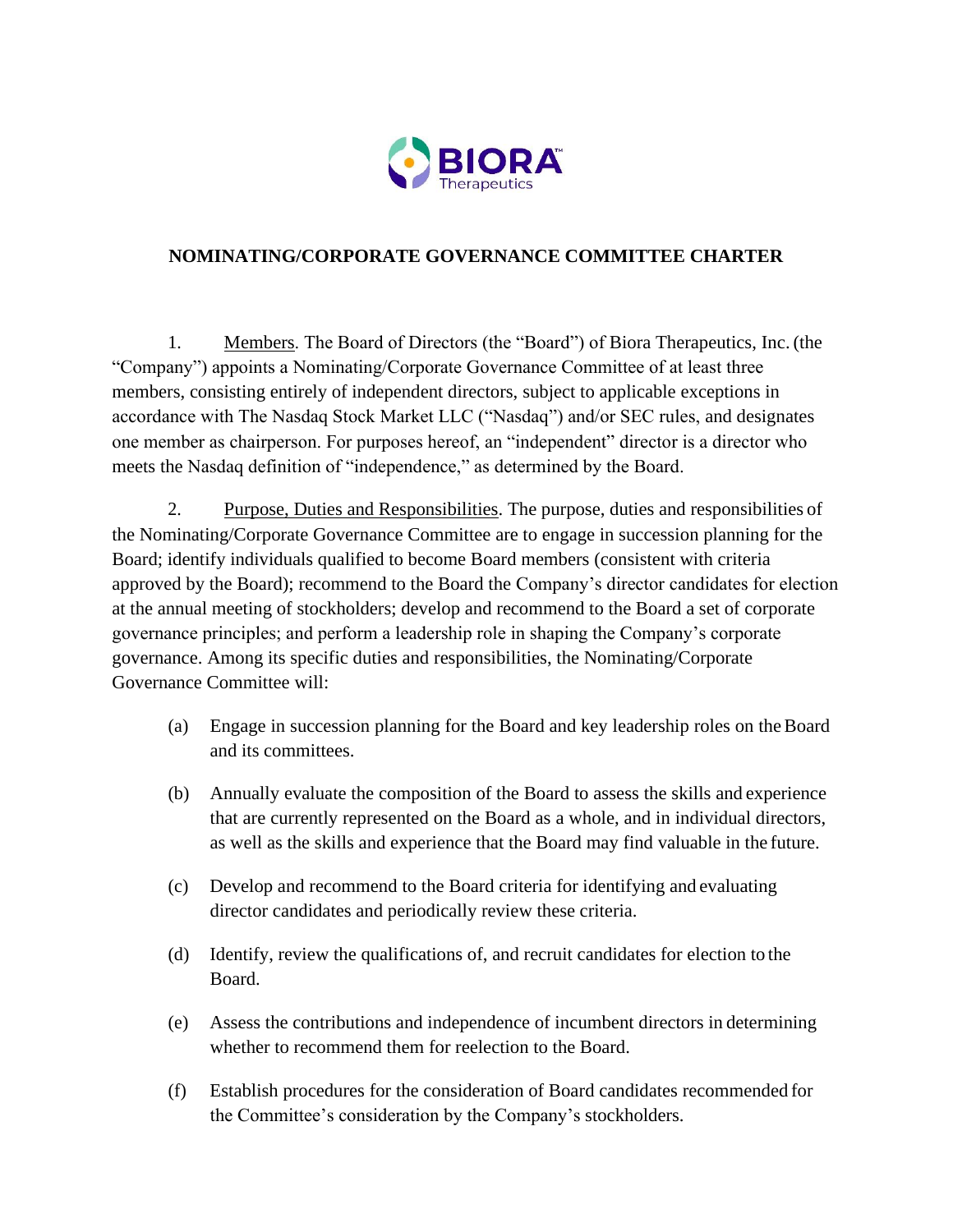- (g) Recommend to the Board the Company's candidates for election or reelection to the Board at each annual stockholders' meeting.
- (h) Recommend to the Board candidates to be elected by the Board as necessary to fill vacancies and newly created directorships.
- (i) Develop and recommend to the Board a set of corporate governance principles, and annually review these principles and recommend changes to the Board as appropriate.
- (j) Periodically review the Board's leadership structure and recommend changes to the Board as appropriate, and, if the Chairman of the Board is not an independent director, make a recommendation regarding the appointment of the lead external director or lead independent director.
- (k) Make recommendations to the Board concerning the size, structure, composition and functioning of the Board and its committees.
- (l) Recommend committee members and chairpersons to the Board for appointment and consider periodically rotating directors among the committees.
- (m) Review directorships at other for-profit organizations offered to directors and senior officers of the Company.
- (n) Review and assess the channels through which the Board receives information, and the quality and timeliness of information received.
- (o) Review and consider related person transactions, as defined in applicable Securities and Exchange Commission rules, in connection with Board member and candidate evaluations, nominations and appointments.
- (p) Oversee the orientation process for new directors and ongoing education for directors.
- (q) Oversee the evaluation of the Board and its committees, and individual directors.
- (r) Oversee the Company's stockholder engagement program, and make recommendations to the Board regarding its involvement in stockholder engagement.
- (s) Annually evaluate the performance of the Nominating/Corporate Governance Committee and the adequacy of the Committee's charter and recommend changes to the Board as appropriate.